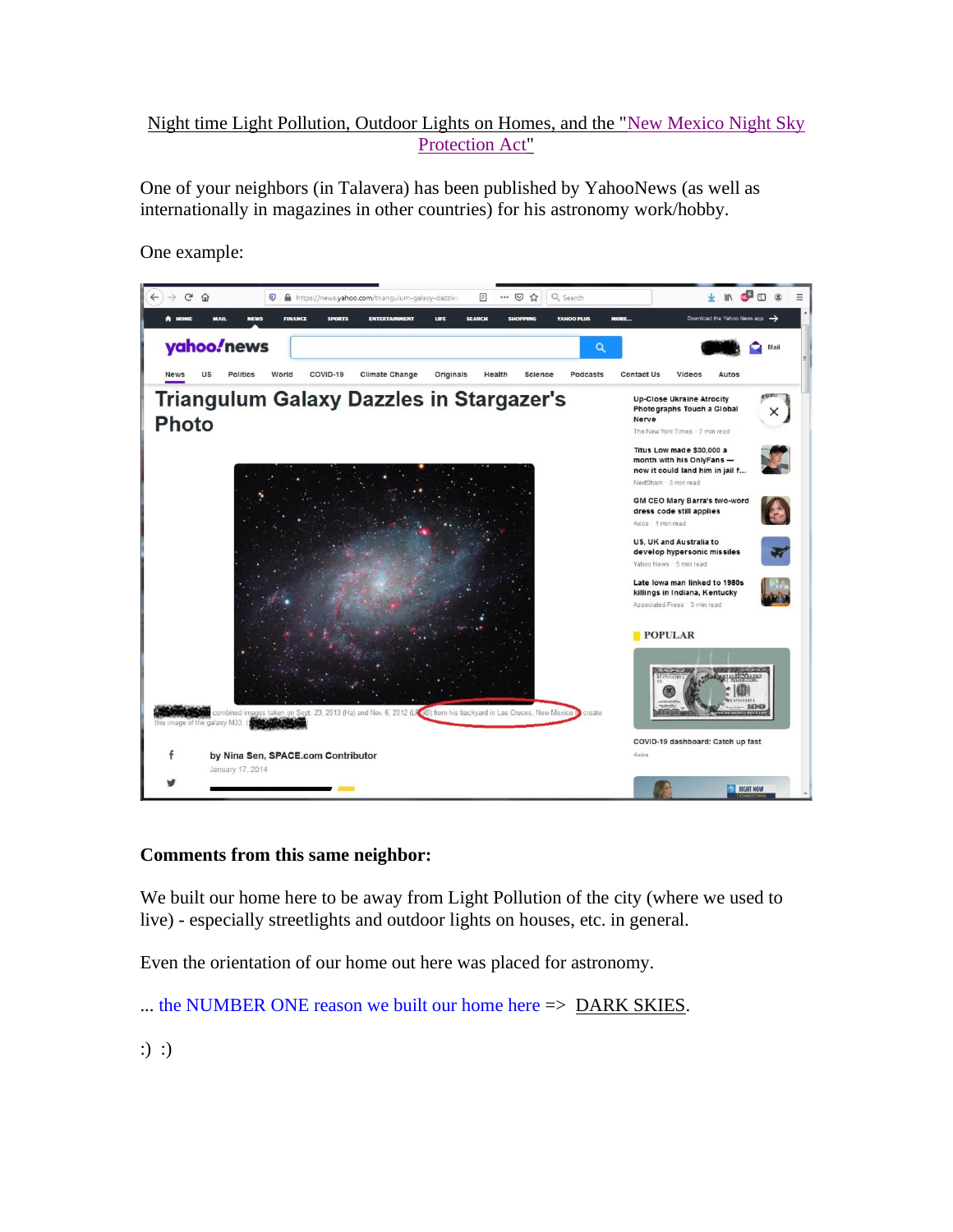**Outdoor lights from any nearby homes - even hundreds of feet away - have a**  *significant adverse impact* **on deep sky imaging...** *significant***.**

From our backyard at night, it is *very easy to see ANY OUTDOOR LIGHTS*, and *it impacts the data collection*, data collection which happens the ENTIRE NIGHT (as soon as the sun goes down until sunrise).

**Another item (that will not be detailed too much here):** Nocturnal **wildlife** is abundant out here - that natural habitat at night for many animals is thus also adversely affected when artificial lights (outdoor lights) are introduced.

# **KEEPING outside lights OFF all night is the BEST!!!**

(we personally *NEVER* turn our outdoor lights...*unless we need them for something* - and then turn them back off immediately)

It is difficult to describe all of the reasons, but suffice to say it severely affects ASTRONOMY observations and even more so data collection.

Ideas:

1) \*IF\* outdoor lights must be used, then **MOTION SENSOR is second best**!

2) \*IF\* can't use motion sensor, then the FOLLOWING pages apply...

Various pages of different kinds of shielded/dark sky friendly lights follows (attached)... but again:

**LEAVING LIGHTS ON ALL NIGHT** - no matter the type - IS TERRIBLE FOR ASTRONOMY ... as well as terrible for those who just like to sit in their backyard and enjoy the STARRY SKIES :( :(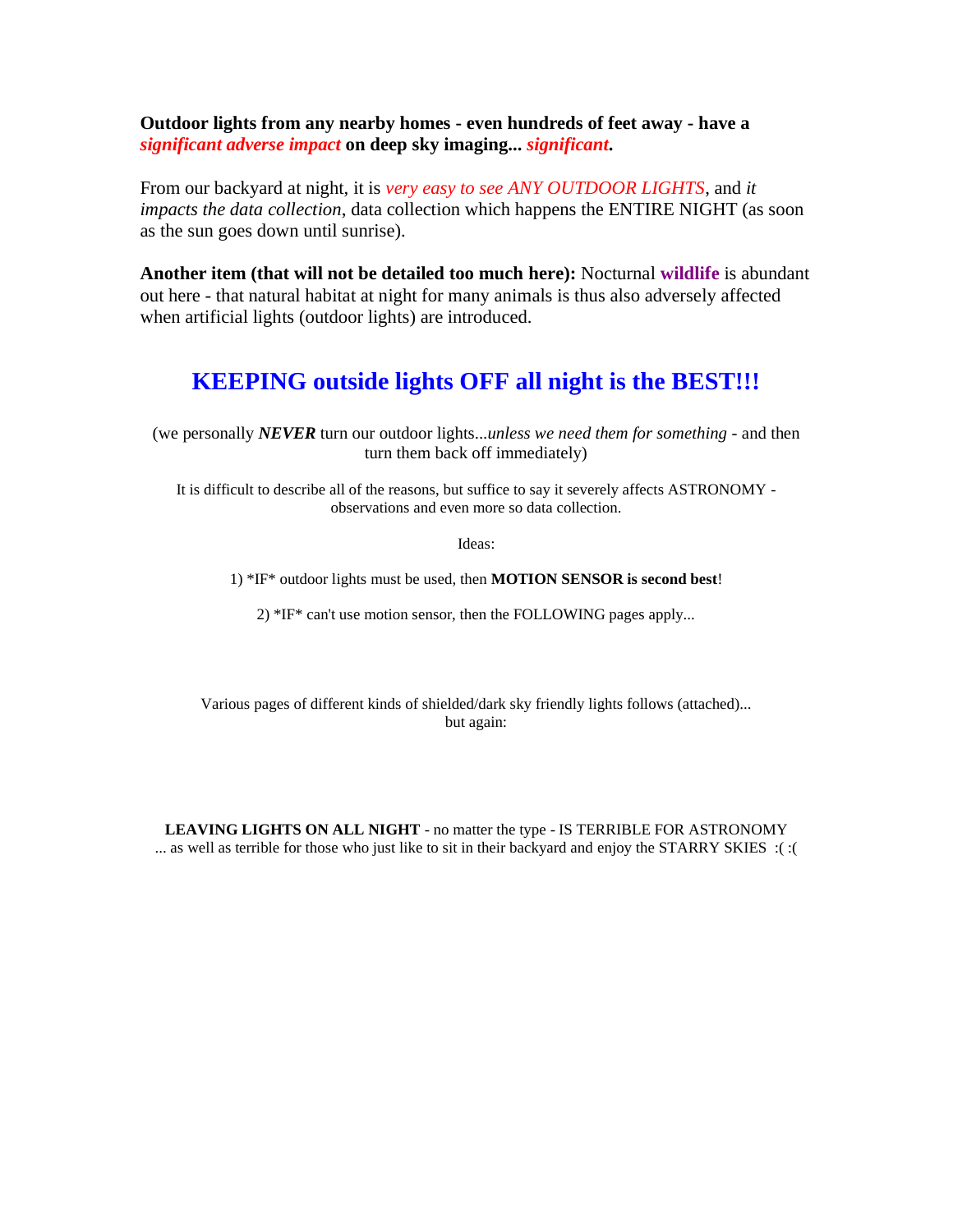## **<https://www.lampsplus.com/ideas-and-advice/3-easy-ways-to-dark-sky-lighting/>**



### **Last … an email from Dark Sky New Mexico (it was when I built my own new house here in Talavera):**

"Hi -------,

That new house project would have to have complied with the New Mexico Electrical Code. Inspection and enforcement is by the State's CID (Construction Industries Div).

<http://www.rld.state.nm.us/construction/rules-laws-building-codes.aspx>

<http://www.rld.state.nm.us/construction/Electrical.aspx>

The NMEC requires compliance with the NM Night Sky Protection Act.

<http://164.64.110.134/parts/title14/14.010.0004.html> "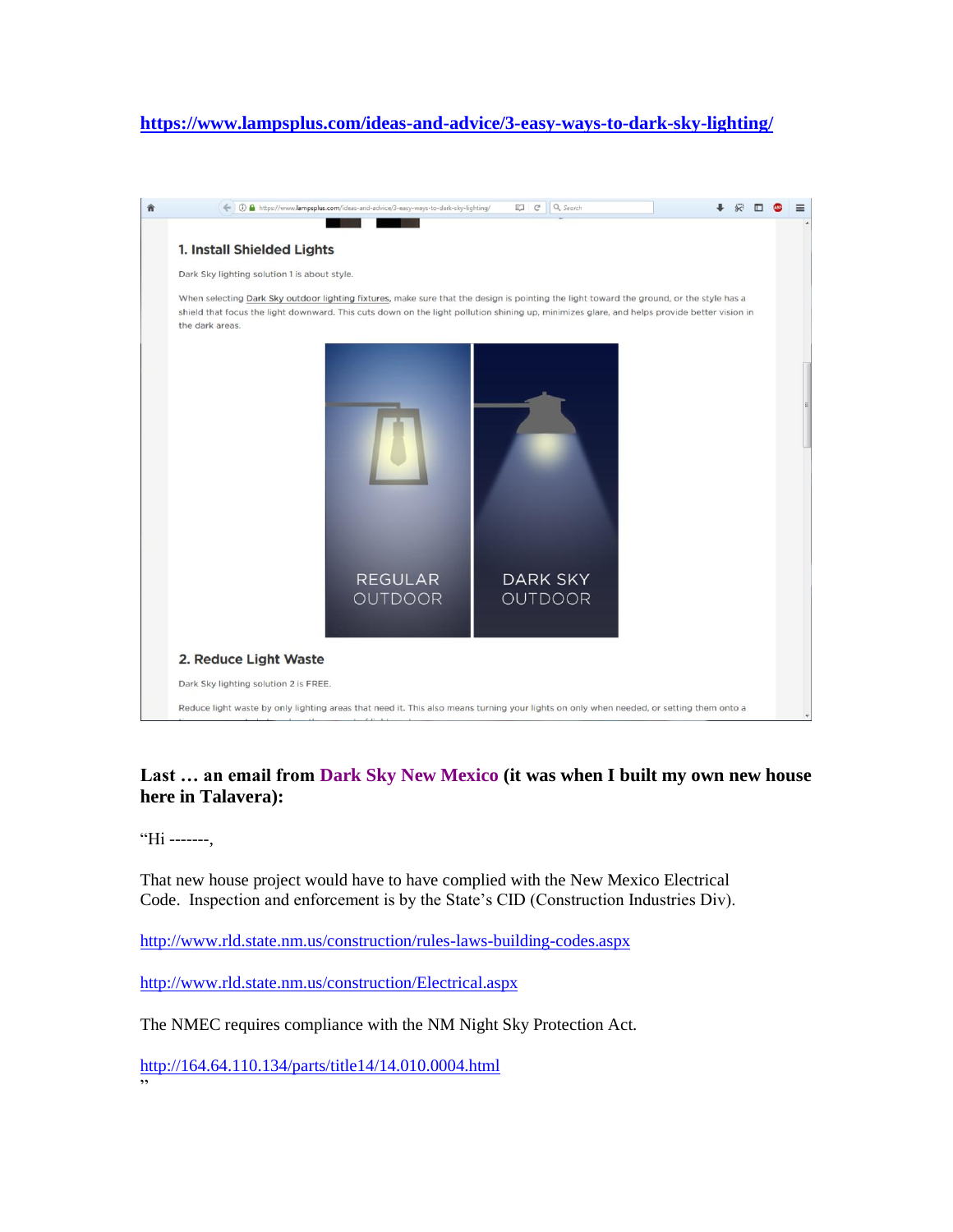



### **Here is what our house uses:**

Example of shielded outdoor light (our house has these and we love them…plenty of ground lighting, but protects from going horizontal – inspector confirmed it conforms to above) --- there are actually many different shielded light styles from this one!

[https://www.lampsplus.com/products/bronze-7-inch-high-outdoor-dark-sky-tube](https://www.lampsplus.com/products/bronze-7-inch-high-outdoor-dark-sky-tube-light__21618.html)[light\\_\\_21618.html](https://www.lampsplus.com/products/bronze-7-inch-high-outdoor-dark-sky-tube-light__21618.html)